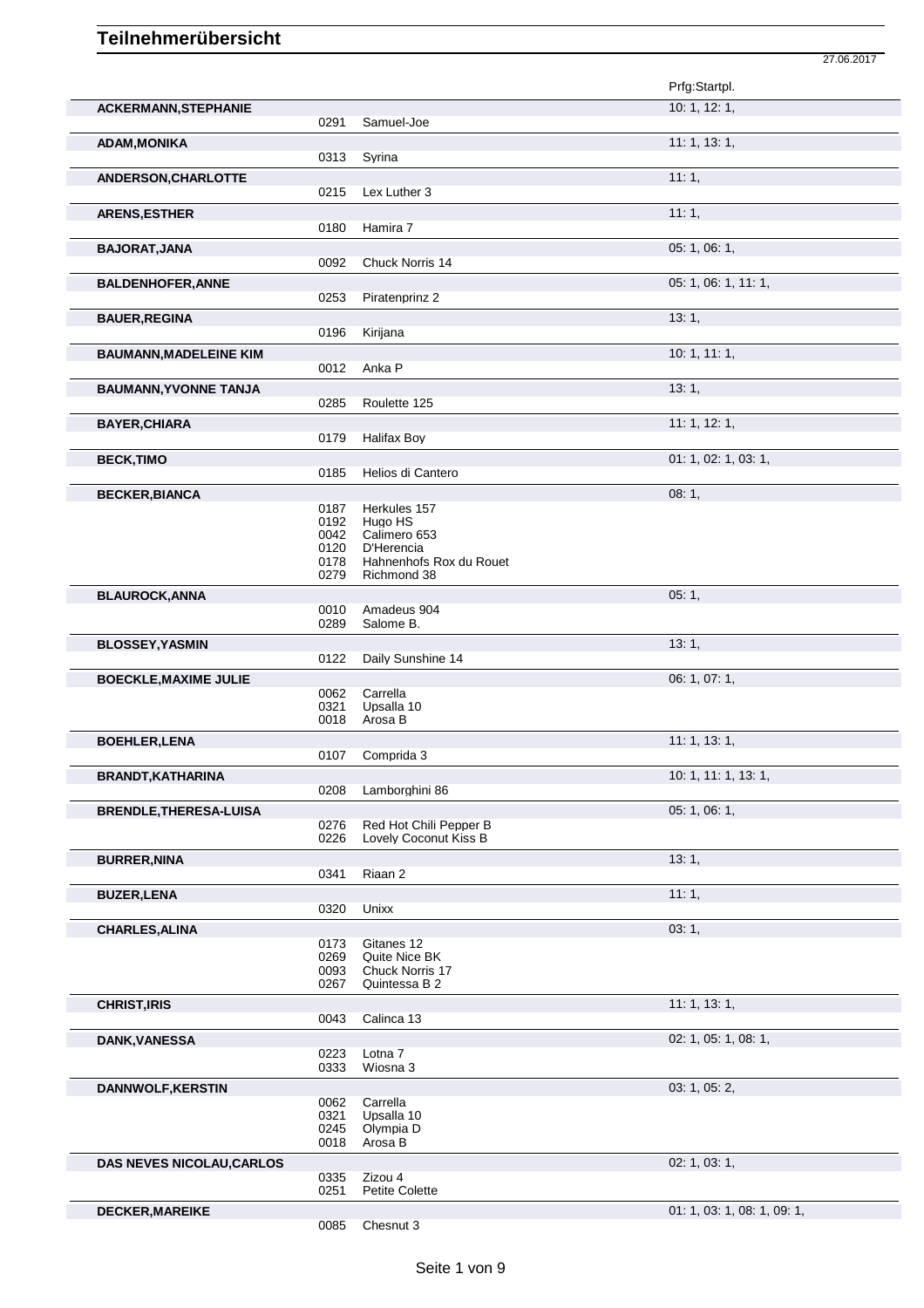|                            |              |                                  | Prfg:Startpl.        |
|----------------------------|--------------|----------------------------------|----------------------|
|                            | 0247<br>0030 | Papillon 159<br>Bob Herceg Betti |                      |
| <b>DEYHLE, TOBIAS</b>      |              |                                  | 02: 1, 05: 1,        |
|                            | 0064         | Cascadena MW                     |                      |
| DIETHER, MADELEINE         |              |                                  | 06: 1, 07: 1,        |
| <b>DOEFFINGER, THOMAS</b>  | 0314         | TH Cannavaro                     | 01: 1, 02: 1, 03: 1, |
|                            | 0159         | Fit for Fight BK                 |                      |
|                            | 0269         | Quite Nice BK                    |                      |
| <b>DOETTLING, THOMAS</b>   | 0071         | Celino 14                        | 02: 1, 03: 1,        |
| <b>DORNES, LEONIE</b>      |              |                                  | 10: 1, 12: 1,        |
|                            | 0330         | Wildrose's Fienchen              |                      |
| <b>EIBEN, SINA</b>         | 0165         | Follow me Ruby                   | 11: 1, 13: 1,        |
| <b>EISENHARDT, SELINA</b>  |              |                                  | 02: 1, 03: 1,        |
|                            | 0115         | Cosimo 49                        |                      |
|                            | 0105         | Clooney 32                       | 10: 1, 11: 1,        |
| <b>EPPINGER, CAROLIN</b>   | 0288         | Ruby Thuesday 5                  |                      |
| <b>ERNST, MELANIE</b>      |              |                                  | 10: 1, 11: 1,        |
|                            | 0296         | Seal's Heidi                     |                      |
| <b>ERTL, FLORIAN</b>       | 0244         | Oka's Prancer                    | 10: 1, 12: 1,        |
| ETZELSBERGER, KATJA        |              |                                  | 10:1,                |
|                            | 0136         | Dinah W                          |                      |
| <b>FAISST, JOSEFINE</b>    | 0186         | Her Diamond 2                    | 06: 1, 07: 1,        |
| <b>FARNHAM, CLAIRE</b>     |              |                                  | 01: 3, 08: 1, 09: 1, |
|                            | 0072         | Chacco 30                        |                      |
|                            | 0263<br>0068 | Questo bel<br>Catwomen           |                      |
|                            | 0224         | Louis Vitton 4                   |                      |
|                            |              |                                  |                      |
| FAUST, SUZANNA             | 0200         | La Collette                      | 13:1,                |
| FITSCHEN, CLAUDIA          |              |                                  | 10: 1, 11: 1,        |
|                            | 0133         | Diamond Sparkle                  |                      |
| <b>FRANK, NICOLE</b>       | 0090         |                                  | 10: 1, 11: 1, 13: 1, |
| FREMUTH, JULIA             |              | Chinoz                           | 02: 1, 05: 1,        |
|                            | 0094         | Ciaccomo 3                       |                      |
| <b>FRIESS, SIAN</b>        |              |                                  | 10: 2, 11: 1, 12: 1, |
|                            | 0089<br>0015 | Chino 8<br>Aprilia 8             |                      |
|                            | 0139         | Domino 829                       |                      |
| <b>FUCHS DR., KERSTIN</b>  | 0238         | Monticella 2                     | 10:1,                |
| <b>FUCHS, STEFANIE</b>     |              |                                  | 05:1,                |
|                            | 0229<br>0183 | Luna G<br>Heaven's Dream         |                      |
| <b>GANZHORN, REGINA</b>    |              |                                  | 06:1,                |
|                            | 0207         | <b>Lady 2087</b>                 |                      |
| <b>GAUSS, DAGMAR</b>       |              |                                  | 11:1,                |
| <b>GEIST, ALEXANDRA</b>    | 0290         | Samson 467                       | 10:1,                |
|                            | 0220         | Lionello 3                       |                      |
| <b>GENSMANTEL, JESSICA</b> |              |                                  | 13:1,                |
|                            | 0142         | Don Sincero                      |                      |
| <b>GEPPERT, KARINA</b>     | 0218         | Linalu                           | 10: 1, 11: 1,        |
|                            | 0160         | Flash D                          |                      |
| <b>GERKE, VERENA</b>       | 0001         | A Dream comes true               | 06:1,                |
| <b>GOERING, CHRISTINA</b>  |              |                                  | 06:1,                |
| <b>GOERING, NICOLE</b>     | 0128         | Daywalker 4                      | 11:1,                |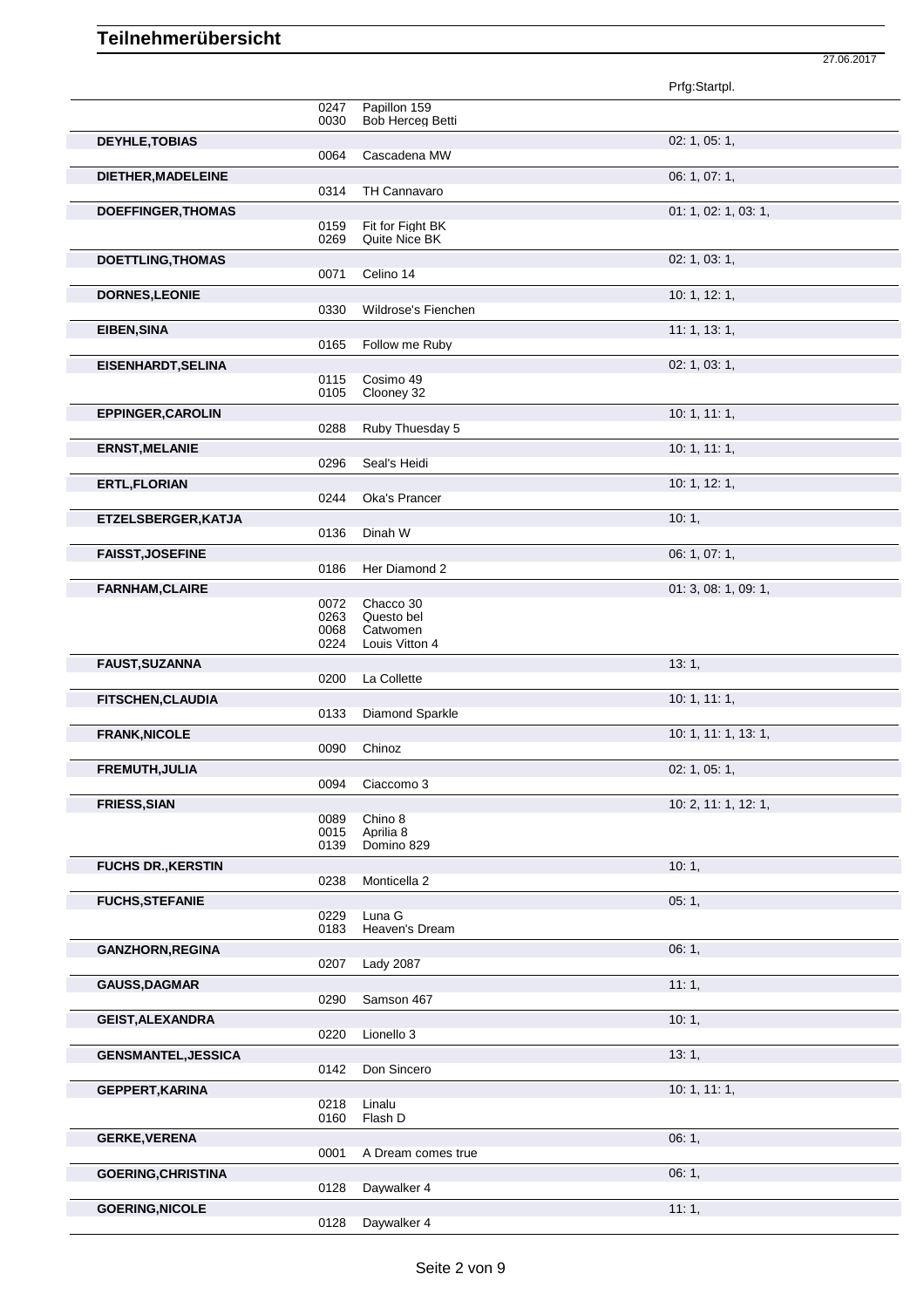|                               |              |                                      | Prfg:Startpl.                      |
|-------------------------------|--------------|--------------------------------------|------------------------------------|
| <b>GORGIUS, MICHELE</b>       |              |                                      | 02: 1, 05: 1,                      |
|                               | 0266         | Quinn 25                             |                                    |
| <b>GRAETER, MAREIKE</b>       |              |                                      | 03:1,                              |
|                               | 0081         | Charming Boy 36                      |                                    |
|                               | 0049         | Campino Royal BS                     |                                    |
| <b>GRAF, REBEKKA</b>          |              |                                      | 13:1,                              |
|                               | 0167         | Forrest Gump 121                     |                                    |
| <b>GRAS, EMILIA</b>           |              |                                      | 10: 1, 11: 1,                      |
|                               | 0259         | Quadruniro                           |                                    |
|                               | 0202         | La Dolce Vita 10                     |                                    |
| <b>GREINER, CELINA</b>        |              |                                      | 02: 2, 05: 2,                      |
|                               | 0161<br>0318 | Fleur de la Cour<br>Umberto 23       |                                    |
|                               |              |                                      |                                    |
| <b>GRUENDLER, ANNA</b>        | 0124         | Dancing-Queen 7                      | 11: 1, 12: 1, 13: 1,               |
|                               |              |                                      |                                    |
| <b>GUENTHER, BERND</b>        |              |                                      | 02: 1, 03: 1, 05: 1,               |
|                               | 0301         | Shamroc                              |                                    |
| <b>GULYAS, MADELEINE</b>      |              |                                      | 10:1,                              |
|                               | 0029         | Blue Eye 23                          |                                    |
| <b>HAEUSLER, ANKE</b>         |              |                                      | 05:1,                              |
|                               | 0254         | Pommeroy 12                          |                                    |
| <b>HAHN, MARKUS GUIDO</b>     |              |                                      | 02: 2, 03: 1, 04: 2,               |
|                               | 0048<br>0305 | Camillo I.B.<br>Smartes Girl 2       |                                    |
|                               | 0282         | Rodrigo el Rev                       |                                    |
| <b>HANKE, PIA-SOPHIE</b>      |              |                                      | 11: 1, 13: 1,                      |
|                               | 0164         | Flyer 19                             |                                    |
| <b>HANSMANN, ANNA</b>         |              |                                      | 11:1,                              |
|                               | 0304         | Sir Flying Dream                     |                                    |
| <b>HASSE, FRANZISKA MEIKE</b> |              |                                      | 12:1,                              |
|                               | 0210         | Laula <sub>2</sub>                   |                                    |
|                               |              |                                      |                                    |
| <b>HEILIG, CHARLOTTE</b>      | 0044         | Callor                               | 02: 1, 04: 1,                      |
|                               |              |                                      |                                    |
| <b>HEINLEIN, STEFANIE</b>     | 0145         | Double You 10                        | 11: 1, 13: 1,                      |
|                               |              |                                      |                                    |
| <b>HEINRICH, UWE</b>          | 0082         | Chaya 10                             | 01: 2, 08: 3, 09: 2,               |
|                               | 0312         | Sweetheart 15                        |                                    |
|                               | 0296         | Seal's Heidi                         |                                    |
|                               | 0049         | Campino Royal BS                     |                                    |
|                               | 0054<br>0270 | Captain morgan 32<br>R.K. Hot Summer |                                    |
|                               | 0309         | Stallone S                           |                                    |
|                               | 0204         | Laboe G                              |                                    |
|                               | 0152         | Enzo-Ferrari 2                       |                                    |
|                               | 0119<br>0052 | Cusco 7<br>Cantara 108               |                                    |
|                               |              |                                      |                                    |
| <b>HELFINGER, MICHELLE</b>    | 0340         | Christobal 23                        | 11:1,                              |
|                               |              |                                      |                                    |
| <b>HELKE, REBECCA</b>         | 0316         | <b>Top Belea</b>                     | 10: 1, 11: 1,                      |
|                               |              |                                      |                                    |
| <b>HERBSTRITT, STEFAN</b>     | 0230         | Luna P                               | 02: 1, 05: 2, 08: 1,               |
|                               | 0338         | Carambolage S.H                      |                                    |
|                               | 0162         | Floor 4                              |                                    |
| <b>HERRMANN, KARIN</b>        |              |                                      | 06:1,                              |
|                               | 0327         | Weltentänzer 3                       |                                    |
| <b>HETTICH, CATHRIN</b>       |              |                                      | 13:1,                              |
|                               | 0273         | Raffinesse 92                        |                                    |
| <b>HETTICH, TINA</b>          |              |                                      | 02: 1, 05: 1, 06: 1, 08: 1, 11: 1, |
|                               | 0252         | Pinocchio 230                        |                                    |
|                               | 0191         | Hotspot 2                            |                                    |
|                               | 0106         | Colina 73                            |                                    |
|                               | 0129         | De Laura M                           |                                    |
| <b>HOERRMANN, ALISA</b>       |              |                                      | 01: 2, 02: 2, 08: 1, 09: 1,        |
|                               | 0084<br>0117 | Cher 39<br>Cracker 31                |                                    |
|                               | 0222         | Loreley 99                           |                                    |
|                               | 0058         | Carlotta 241                         |                                    |
|                               | 0041         | Calimera 58                          |                                    |

27.06.2017

Cristo 13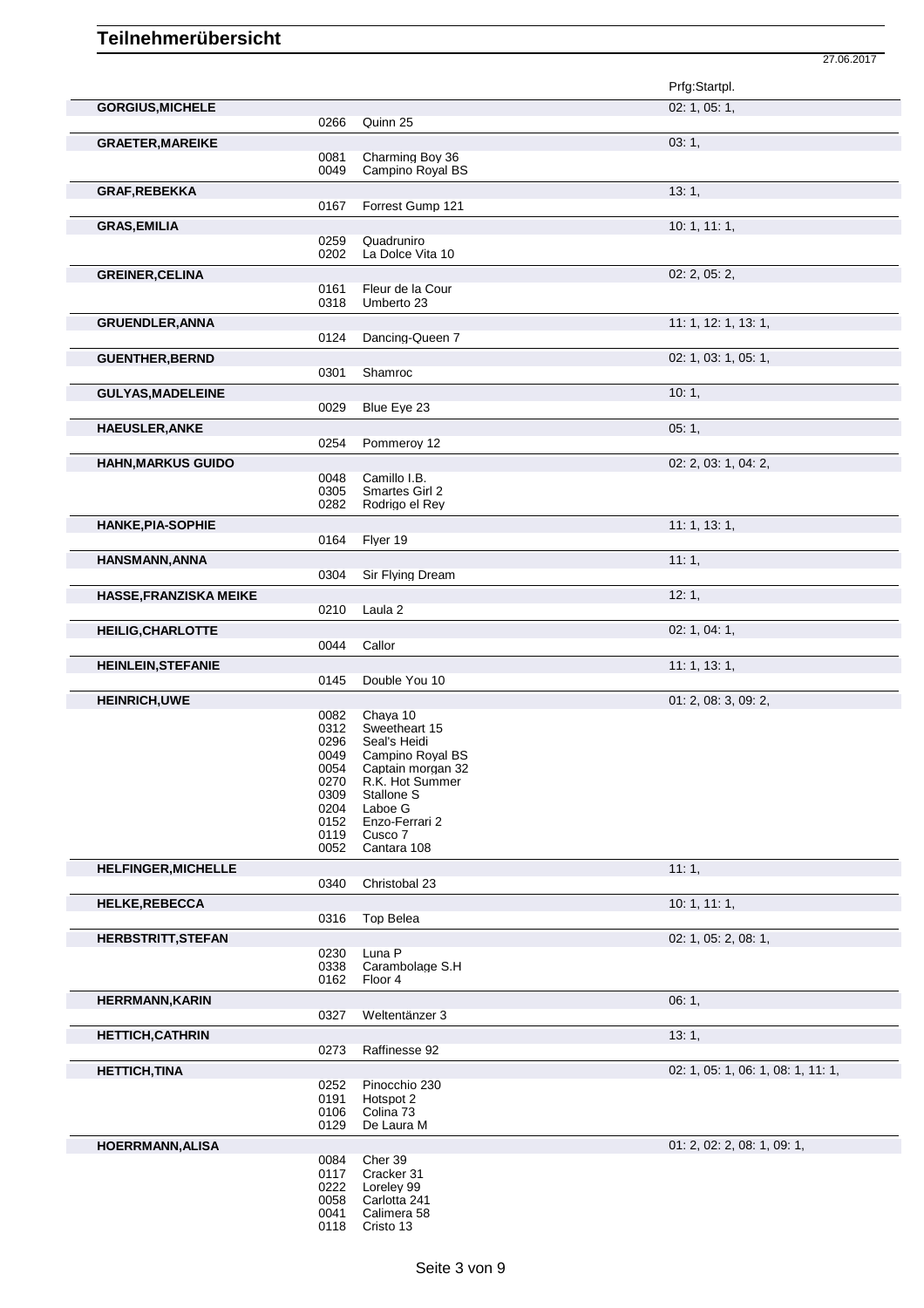|                            |              |                                       | Prfg:Startpl.               |
|----------------------------|--------------|---------------------------------------|-----------------------------|
| HOFFMANN, KARL-HEINZ       |              |                                       | 01: 1, 02: 1, 03: 1,        |
|                            | 0059         | Carlson KC                            |                             |
|                            | 0171<br>0019 | Gina KC                               |                             |
|                            | 0083         | Avelina S<br>Cheeny D                 |                             |
|                            | 0325         | Vienna Calling 3                      |                             |
| HOFFMANN, MELANIE          |              |                                       | 02: 1, 10: 1,               |
|                            | 0083         | Cheeny D                              |                             |
|                            | 0325         | Vienna Calling 3                      |                             |
| HOFSTETTER, ISABELLE       |              |                                       | 11:1,                       |
|                            | 0160         | Flash D                               |                             |
| HOLZAPFEL, MAREN ALEXIA    | 0134         | Diamond's Dancer 2                    | 05: 2, 06: 1, 07: 1, 12: 1, |
|                            | 0143         | Donald 555                            |                             |
| HOLZAPFEL, SIEGFRIED       |              |                                       | 02:1,                       |
|                            | 0134         | Diamond's Dancer 2                    |                             |
| <b>HOOF, IRENE VAN</b>     |              |                                       | 11:1,                       |
|                            | 0037         | C'est Charmant                        |                             |
| <b>HUELDER, JENNIFER</b>   |              |                                       | 10:1,                       |
|                            | 0310         | Summergirl 3                          |                             |
| <b>JAISER, DIETER</b>      |              |                                       | 02: 1, 03: 1, 05: 1,        |
|                            | 0088         | <b>Chico Condios</b>                  |                             |
| <b>JAISER, FRANZISKA</b>   |              |                                       | 10: 1, 11: 1,               |
|                            | 0088<br>0039 | <b>Chico Condios</b><br>Caballero 116 |                             |
| <b>JENTER, PATRICK</b>     |              |                                       | 05: 1, 06: 1,               |
|                            | 0249         | Pellegrino 50                         |                             |
| JETTER, CEDRIC             |              |                                       | 02:1,                       |
|                            | 0240         | Nandor 30                             |                             |
| <b>KAPPLER, DENISE</b>     |              |                                       | 05: 1, 09: 1, 13: 1,        |
|                            | 0284         | Rosmarin 9                            |                             |
|                            | 0095         | Cilantro 4                            |                             |
| KAUFFMANN, JANINE          |              |                                       | 10: 1, 11: 1,               |
|                            | 0078<br>0255 | Charlotta 17<br>Princesa del Poder    |                             |
| KAUFFMANN, SASKIA          |              |                                       | 10: 1, 11: 1,               |
|                            | 0188         | His Heaven                            |                             |
| KAUFFMANN, ULRICH          |              |                                       | 02: 1, 03: 1, 05: 1, 06: 1, |
|                            | 0126         | Darcy Darlington                      |                             |
|                            | 0103         | Cleo Casado                           |                             |
| <b>KELLNER, FABIENNE</b>   |              |                                       | 11:1,                       |
|                            | 0181         | Harrison 11                           |                             |
| <b>KEPPLER, ANNA-LENA</b>  | 0016         | Arabella 634                          | 05: 1, 06: 1,               |
|                            | 0166         | Forman S                              |                             |
|                            | 0009         | Alumba                                |                             |
| <b>KEPPLER, FRIEDERIKE</b> |              |                                       | 02: 1, 08: 1,               |
|                            | 0016<br>0166 | Arabella 634<br>Forman S              |                             |
|                            | 0009         | Alumba                                |                             |
| KIESEL, JANA               |              |                                       | 11: 1, 12: 1,               |
|                            | 0141         | Don Diamond 5                         |                             |
|                            | 0174         | Golden Dream 67                       |                             |
| KIESEL, LENA               | 0141         | Don Diamond 5                         | 11: 1, 12: 1, 13: 1,        |
|                            | 0174         | Golden Dream 67                       |                             |
|                            | 0146         | Down the Line                         |                             |
| <b>KLOTZ, ALINA</b>        |              |                                       | 06:1,                       |
|                            | 0117         | Cracker 31                            |                             |
| <b>KNISEL, ALINE</b>       |              |                                       | 10: 1, 11: 1, 13: 1,        |
|                            | 0149         | Dynastie 102                          |                             |
| <b>KNISEL, CLAIRE</b>      |              |                                       | 02: 1, 04: 1, 10: 1, 11: 1, |
|                            | 0004<br>0149 | Action Lady 5<br>Dynastie 102         |                             |
|                            | 0293         | Santino Corleone One                  |                             |
| <b>KNISEL, SINA</b>        |              |                                       | 10: 1, 11: 1,               |
|                            | 0293         | Santino Corleone One                  |                             |
| <b>KNOEDLER, SYLVIA</b>    |              |                                       | 10: 1, 11: 1,               |
|                            | 0331         | Willow-Bee 2                          |                             |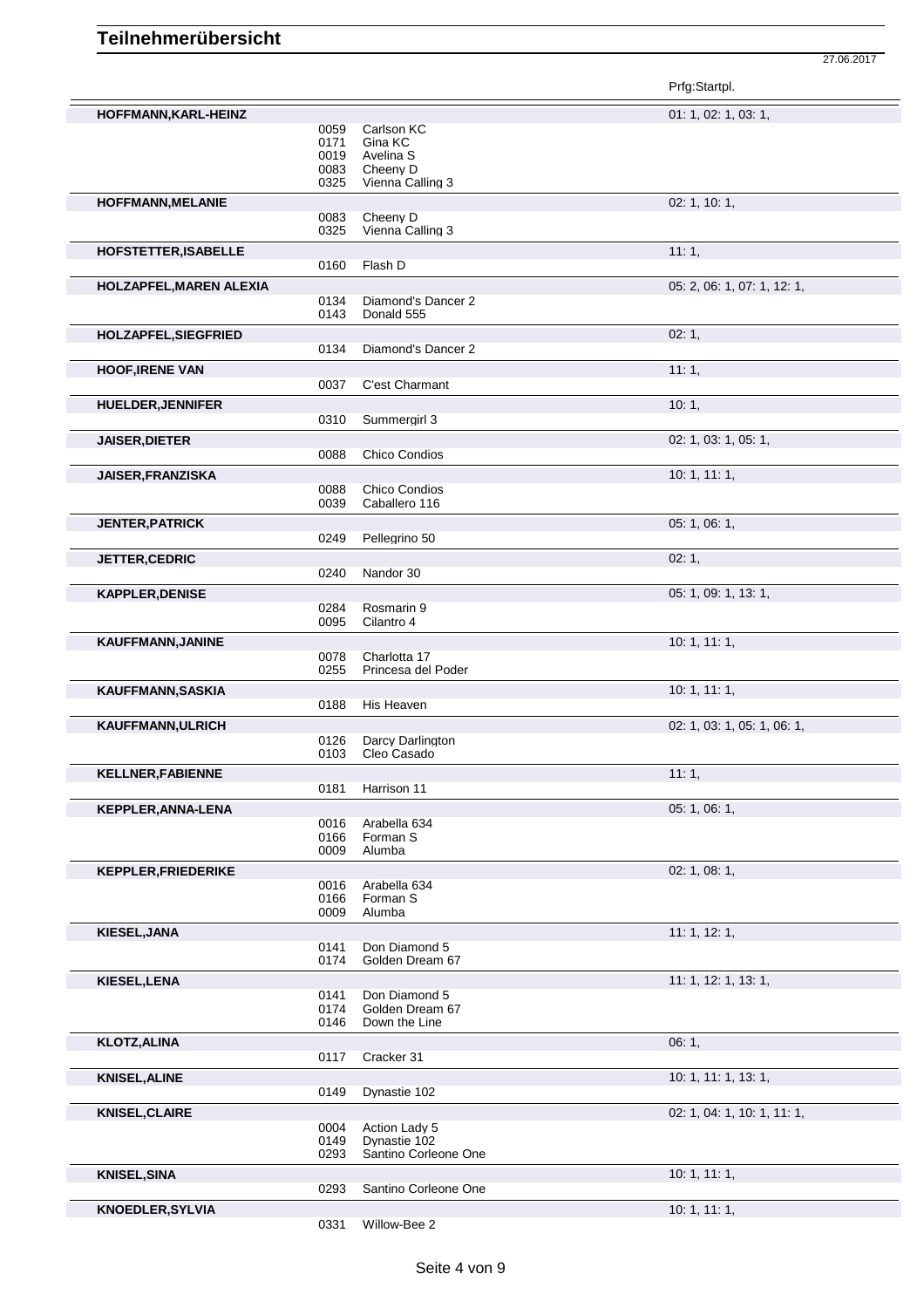Prfg:Startpl. 0047 Camelot of Wales **KOBER,KATJA** 02: 1, 04: 2, 05: 2, 06: 1, 0283 Roselle G<br>0203 La Jouyeu 0203 La Jouyeuse G<br>0050 Candita 2 Candita 2 **KOENIG,HANNAH-LUISA** 11: 1, 12: 1, 0028 Bingo 188 **KOHL,SARAH 05: 1, 2008 1, 2009 1, 2009 1, 2009 1, 2009 1, 2009 1, 2009 1, 2009 1, 2009 1, 2009 1, 2009 1, 2009 1** 0336 SPW Cosita **KRAITZEK, LESLIE** 0003 Ace Ventura 3 05: 1, 06: 1, 06: 1, 06: 1, 06: 1, 06: 1, 06: 1, 06: 1, 06: 1, 06: 1, 06: 1, 06: 1, 06: 1, 06: 1, 06: 1, 06: 1, 06: 1, 06: 1, 06: 1, 06: 1, 06: 1, 06: 1, 06: 1, 06: 1, 06: 1, 06: 1, 06 Ace Ventura 3 **KRAUSZ,DESIREE** 05: 1, 06: 1, 10: 1, 11: 1, 0231 Maja's Fürstin S.S. **KREUZER,KATHARINA** 08: 1, 0060 Carlton's Diamond **KRISTEN, JULIA** 02: 2, 03: 1, 02: 2, 03: 1, 02: 2, 03: 1, 02: 2, 03: 1, 02: 2, 03: 1, 02: 2, 03: 1, 02: 2, 03: 1, 02: 2, 03: 1, 02: 2, 03: 1, 02: 2, 03: 1, 02: 2, 03: 1, 02: 2, 03: 1, 02: 2, 03: 1, 02: 2, 03: 1, 02: 2, 03 0061 Carouge 6<br>0170 Fustique Eustique **KRUTTKE,ISABELL** 03: 1, 04: 1, 0306 Sophia 16<br>0108 Con Parac 0108 Con Paradies<br>0045 Calsita K Calsita K **KRYSZON,MAREN** 11: 1, 0163 Florentina S Florentina S **KUEHN,ANNA** 06: 1, 0042 Calimero 653 **KURZ.HEIKE** 05: 2, 0258 Pulsar Arti 2<br>0132 Diamantina 9 Diamantina 9 **KURZ,MARTIN** 02: 1, 0249 Pellegrino 50<br>0258 Pulsar Arti 2 0258 Pulsar Arti 2<br>0132 Diamantina 9 Diamantina 9 **LAMLA,SIMONE** 06: 1, 13: 1, 0113 Coraline 5 **LANG,LOUISA SONJA** 10: 1, 11: 1, 12: 1, 12: 1, 10: 1, 11: 1, 12: 1, 10: 1, 11: 1, 12: 1, Gitanes 12 **LANG,RONJA** 13: 1, Dipaccio **LAUSTER, ANDRE SIMON** 0076 Chapita L<br>
0076 Chapita L 0076 Chapita L<br>0228 Luna 182 0228 Luna 1827<br>0264 Qui Lasly I 0264 Qui Lasly L<br>0109 Conchita L 0109 Conchita L<br>0236 Mis Flick-F 0236 Mis Flick-Flack **LECHLER,CHIARA** 06: 1, **LECHLER, LARISSA** 07: 1, 0339 Champions League HS Champions League HS **LIPPMANN,MARTINA** 11: 1, 0194 Impavido Impavido **LISSY,ANN-KATRIN** 10: 1, 20190 Hollister 15 Hollister 15 **LISSY, MARINA** 11: 1, 20190 Hollister 15 Hollister 15 **LITTIG,JANINA** 05: 1, 06: 1, 06: 1, 06: 1, 06: 1, 06: 1, 10: 1, 11: 1, 13: 1, 0332 Wim von Weil 0188 His Heaven 0182 Hazelnut 2<br>0299 Seven Min 0299 Seven Minimis<br>0298 Serafina HK Serafina HK 0031 Bolivia 11<br>0193 Hykeham' Hykeham's Siegfried **LOEFFLER,JOSHUA** 02: 3, 04: 3, 0087 Chica 149<br>0017 Ariba 25 0017 Ariba 25<br>0075 Chapelou 0075 Chapeloup<br>0051 Candy 739 0051 Candy 739<br>0261 Queen Hall

**LUDWIG,LIANE** 11: 1,

27.06.2017

Queen Halla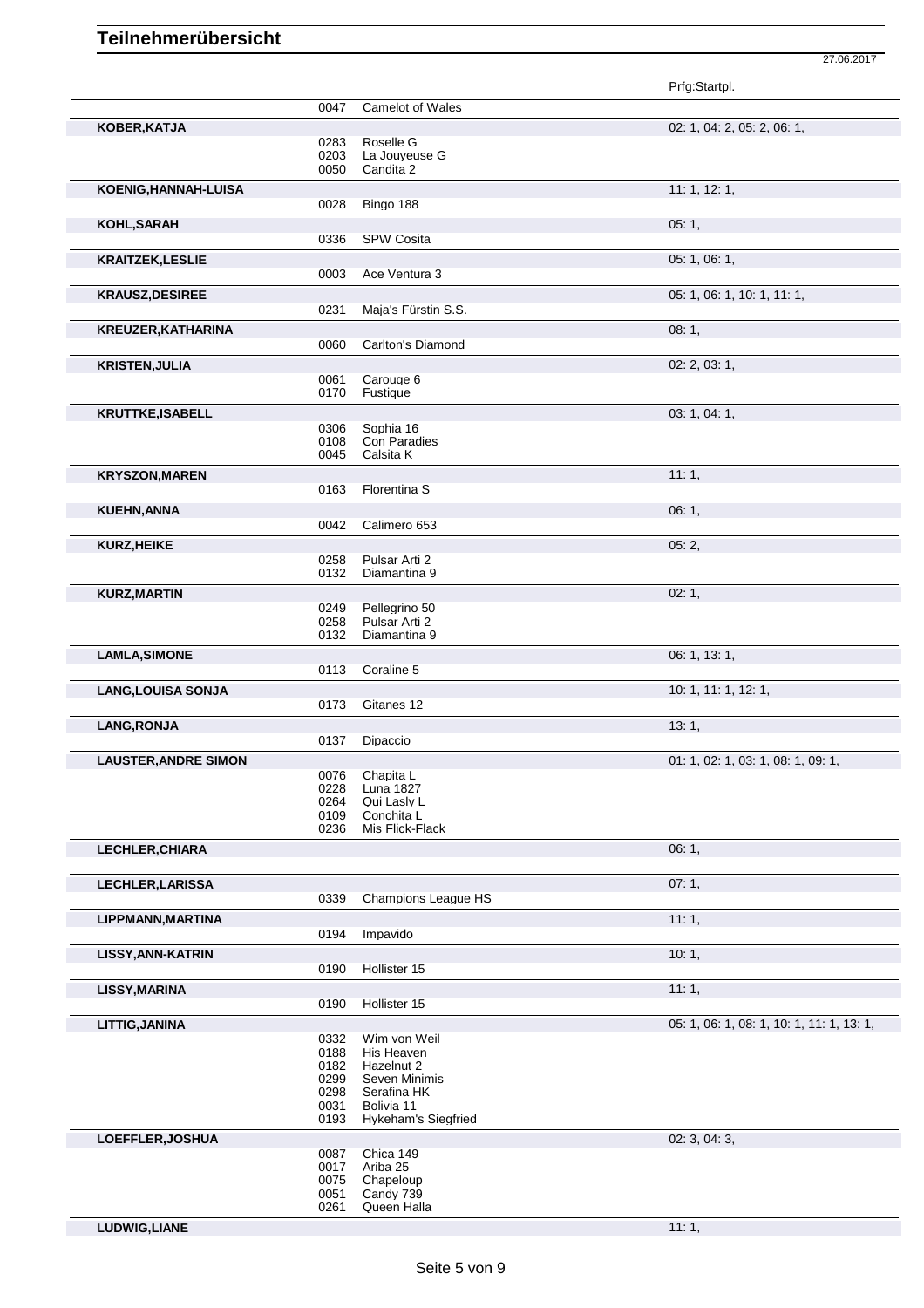|                           |              |                           | Prfg:Startpl.               |
|---------------------------|--------------|---------------------------|-----------------------------|
|                           | 0112         | Cora 539                  |                             |
| LUEDDECKE, TANJA          |              |                           | 06:1,                       |
|                           | 0211         | Lausanne 55               |                             |
| LUTZ, ELKE                |              |                           | 10: 1, 11: 1, 13: 1,        |
|                           | 0292         | San Cortez                |                             |
|                           | 0287         | Ruby Chocolate            |                             |
| LUX, ANJA                 |              |                           | 01: 1, 03: 1,               |
|                           | 0195         | Jumeaux AA RH             |                             |
| <b>MAEGERLE, MARCO</b>    |              |                           | 13:1,                       |
|                           | 0002         | Acconit                   |                             |
|                           | 0157         | Final Countdown 18        |                             |
| <b>MAIER, WERNER</b>      |              |                           | 01:1,                       |
|                           | 0069         | Celer <sub>2</sub>        |                             |
| <b>MAROLLE, STELLA</b>    |              |                           | 10: 1, 11: 1,               |
|                           | 0242         | No-No                     |                             |
| <b>MAURER, ANDREA</b>     |              |                           | 10: 1, 11: 1,               |
|                           | 0300         | Shakira 451               |                             |
| <b>MEAD, MONICA</b>       |              | Papillon 159              | 11:1,                       |
|                           | 0247         |                           |                             |
| <b>MEZGER, RABEA</b>      |              | Elcano 10                 | 04: 1, 13: 1,               |
|                           | 0150<br>0227 | Lucky little lope         |                             |
| <b>MOHR, MELANIE</b>      |              |                           | 11:1,                       |
|                           | 0176         | Gonzaline                 |                             |
| <b>MOLDVAI, SARAH</b>     |              |                           | 02: 1, 03: 1, 04: 1, 11: 1, |
|                           | 0070         | Celestra 6                |                             |
|                           | 0046         | Camaro 133                |                             |
| <b>MORLOK, RAMONA</b>     |              |                           | 02: 1, 03: 1,               |
|                           | 0337         | Anny Mc Phee              |                             |
| <b>NATHEN, ELVIRA</b>     |              |                           | 06:1,                       |
|                           | 0280         | Ricoca                    |                             |
| NEUBERT, SANDRA           |              |                           | 05: 1, 06: 1,               |
|                           | 0239         | Monty Python 24           |                             |
| NICKEL, JANKO             |              |                           | 02:1,                       |
|                           | 0303         | Sion o'Nick               |                             |
| NUECHTERN, JASMIN         |              |                           | 13:1,                       |
|                           | 0332         | Wim von Weil              |                             |
|                           | 0182<br>0298 | Hazelnut 2<br>Serafina HK |                             |
|                           | 0031         | Bolivia 11                |                             |
| PAJONCZEK, JESSICA        |              |                           | 11:1,                       |
|                           | 0197         | Kleiner Kobold 2          |                             |
| <b>PAJONCZEK, SINAH</b>   |              |                           | 11:1,                       |
|                           | 0214         | Leo Lausbub               |                             |
|                           | 0097         | Cinzana                   |                             |
| PANTANO, JESSICA          |              |                           | 13:1,                       |
|                           | 0198         | Krack 5                   |                             |
| <b>PAPE, MAREIKE</b>      |              |                           | 01: 1, 03: 1,               |
|                           | 0135         | Diana la belle            |                             |
|                           | 0086         | Chiara 301                |                             |
| PENZEL, CHARLOTTE         | 0262         | Quento 3                  | 05: 2, 07: 1,               |
|                           | 0323         | Venezia 69                |                             |
| PENZEL, ELISABETH         |              |                           | 07:1,                       |
|                           | 0262         | Quento 3                  |                             |
| PFEFFERKORN, MADITA       |              |                           | 12: 1, 13: 1,               |
|                           | 0110         | Cookie 53                 |                             |
|                           | 0315         | Theo de la Loisne         |                             |
| PIEPER, NADINE            |              |                           | 10: 1, 11: 1,               |
|                           | 0140         | Don Camillo 259           |                             |
| POSSELT, SIBYLLE          |              |                           | 11:1,                       |
|                           | 0172         | Giora 2                   |                             |
| <b>PROKOP, MARIE</b>      |              |                           | 02: 1, 03: 1,               |
|                           | 0038         | C.I.A. 4                  |                             |
| <b>RACKOW, HELEN LIZA</b> |              |                           | 03:1,                       |
|                           | 0265         | Quicky H.B.               |                             |
|                           | 0100         | Clarcksen HB              |                             |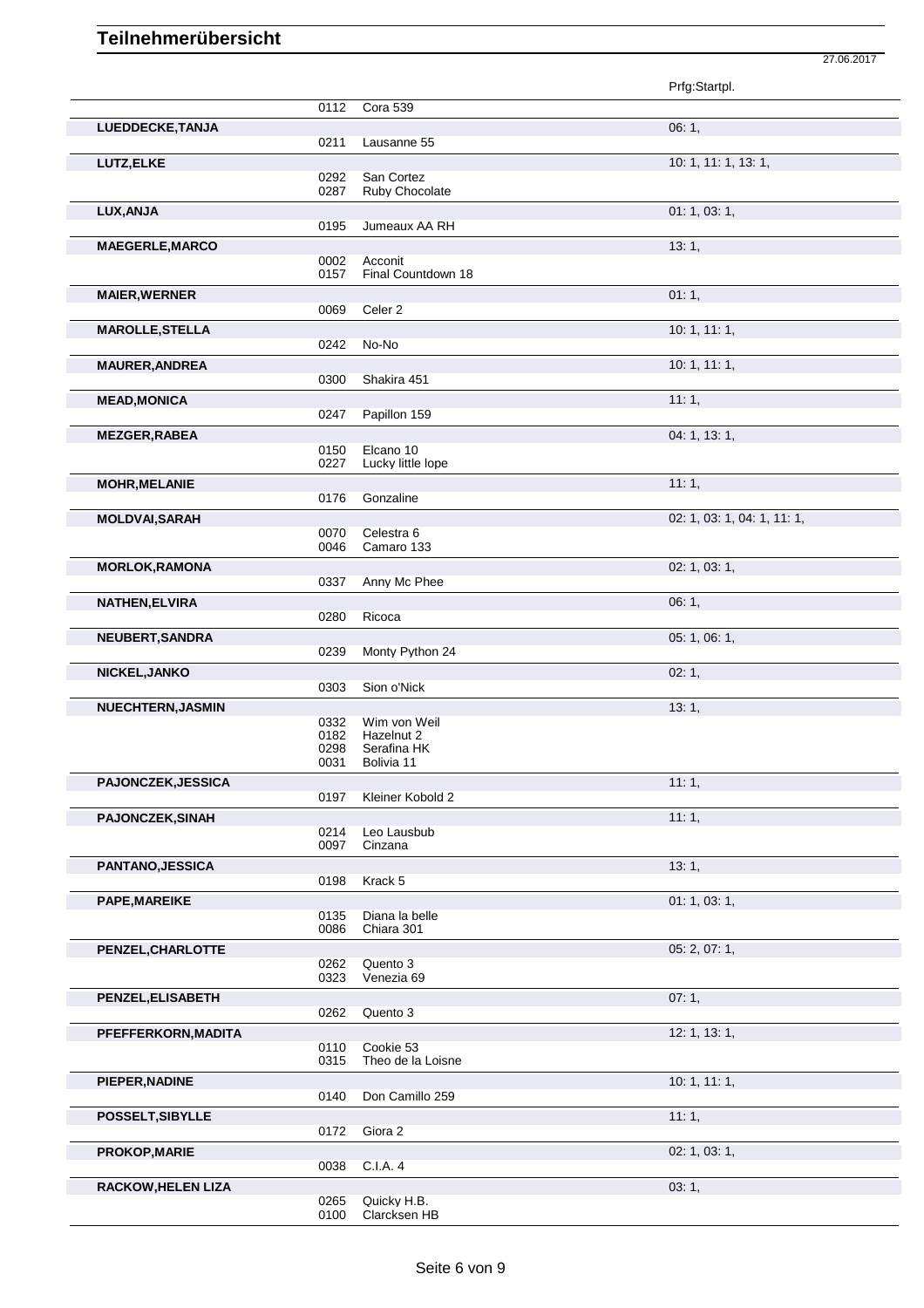|                                 |              |                                   | Prfg:Startpl.               |
|---------------------------------|--------------|-----------------------------------|-----------------------------|
| RATHGEBER, SABRINA              | 0032         | <b>Bonito Bailador</b>            | 06:1, 11:1,                 |
| RAY, ELIANA                     |              |                                   | 06: 1, 11: 1,               |
|                                 | 0131         | Diamantin 6                       |                             |
| <b>REEH, SIMONE</b>             |              |                                   | 10: 1, 11: 1,               |
|                                 | 0027         | Betci C                           |                             |
| <b>RENZ, SINA</b>               |              |                                   | 13:1,                       |
|                                 | 0025         | Belle Rouge 5                     |                             |
| <b>RIEHM, MANUELA</b>           |              |                                   | 01: 1, 02: 1, 03: 1,        |
|                                 | 0177         | Grandito 3                        |                             |
| <b>RIETH, ANNIKA</b>            |              |                                   | 11: 1, 12: 1,               |
|                                 | 0036         | Brandung 2                        |                             |
|                                 | 0024         | Beenie Baby                       |                             |
| <b>ROLL, ADRIAN</b>             |              |                                   | 03: 1, 08: 1,               |
|                                 | 0077<br>0225 | Chaplie<br>Louis Vuitton 12       |                             |
|                                 | 0053         | Capina 3                          |                             |
| <b>ROLL, ANNA</b>               |              |                                   | 03: 1, 09: 1,               |
|                                 | 0212         | Lavina 31                         |                             |
|                                 | 0077         | Chaplie                           |                             |
|                                 | 0225<br>0056 | Louis Vuitton 12<br>Carlo Magno 2 |                             |
|                                 | 0053         | Capina 3                          |                             |
| <b>ROLL, DAVID</b>              |              |                                   | 01: 1, 03: 1,               |
|                                 | 0077         | Chaplie                           |                             |
|                                 | 0225         | Louis Vuitton 12                  |                             |
|                                 | 0007<br>0056 | Alcantara G<br>Carlo Magno 2      |                             |
| <b>ROMMEL, ANDREA</b>           |              |                                   | 01: 1, 02: 1, 03: 1, 04: 1, |
|                                 | 0277         | Rey del infierno                  |                             |
| <b>ROTH, ANTONIA</b>            |              |                                   | 10: 1, 11: 1, 12: 1,        |
|                                 | 0235         | MBF Gracy Lou WE                  |                             |
| <b>RUECKER, PETRA</b>           |              |                                   | 02: 1, 05: 1,               |
|                                 | 0319         | Une Amour Fou                     |                             |
| <b>RUEDIGER, NELE</b>           |              |                                   | 10:1,                       |
|                                 | 0184         | Hejo                              |                             |
| RUEHLE, JEANETTE                |              |                                   | 02: 1, 03: 1, 05: 1,        |
|                                 | 0066         | Cassandra 339                     |                             |
| <b>RUF, CELINE</b>              |              |                                   | 07: 1, 12: 1,               |
|                                 | 0023         | Bambo 2                           |                             |
| SADOWSKI, JANKA                 |              |                                   | 11: 1, 12: 1,               |
|                                 | 0248         | Pegasus aus Busdorf               |                             |
| SARTORI, SABRINA                |              |                                   | 02: 1, 05: 1,               |
|                                 | 0206         | Ladino 152                        |                             |
| <b>SCHAEFER, NADINE</b>         |              |                                   | 06: 1, 08: 1, 13: 1,        |
|                                 | 0144         | Donna Acordita                    |                             |
|                                 | 0175         | Golden Saphira                    |                             |
| <b>SCHAICH, CAROLIN</b>         |              |                                   | 10: 1, 11: 1, 13: 1,        |
|                                 | 0022         | Ballerina 269                     |                             |
| <b>SCHAUMANN, KARINA</b>        |              |                                   | 08:1,                       |
|                                 | 0057         | Carlos 757                        |                             |
| <b>SCHIERSTAEDT, LEONIE VON</b> |              |                                   | 05: 1, 06: 1, 07: 1,        |
|                                 | 0289         | Salome B.                         |                             |
| <b>SCHMID, SYLVIA</b>           |              |                                   | 06:1,                       |
|                                 | 0199<br>0020 | L'amour 31<br>Azuro 90            |                             |
|                                 |              |                                   |                             |
| <b>SCHMID, ULRIKE</b>           | 0035         | Bow Jorna                         | 02: 1, 03: 1,               |
|                                 |              |                                   |                             |
| <b>SCHMIERER, CHRISTINA</b>     |              |                                   | 01: 2, 09: 1,               |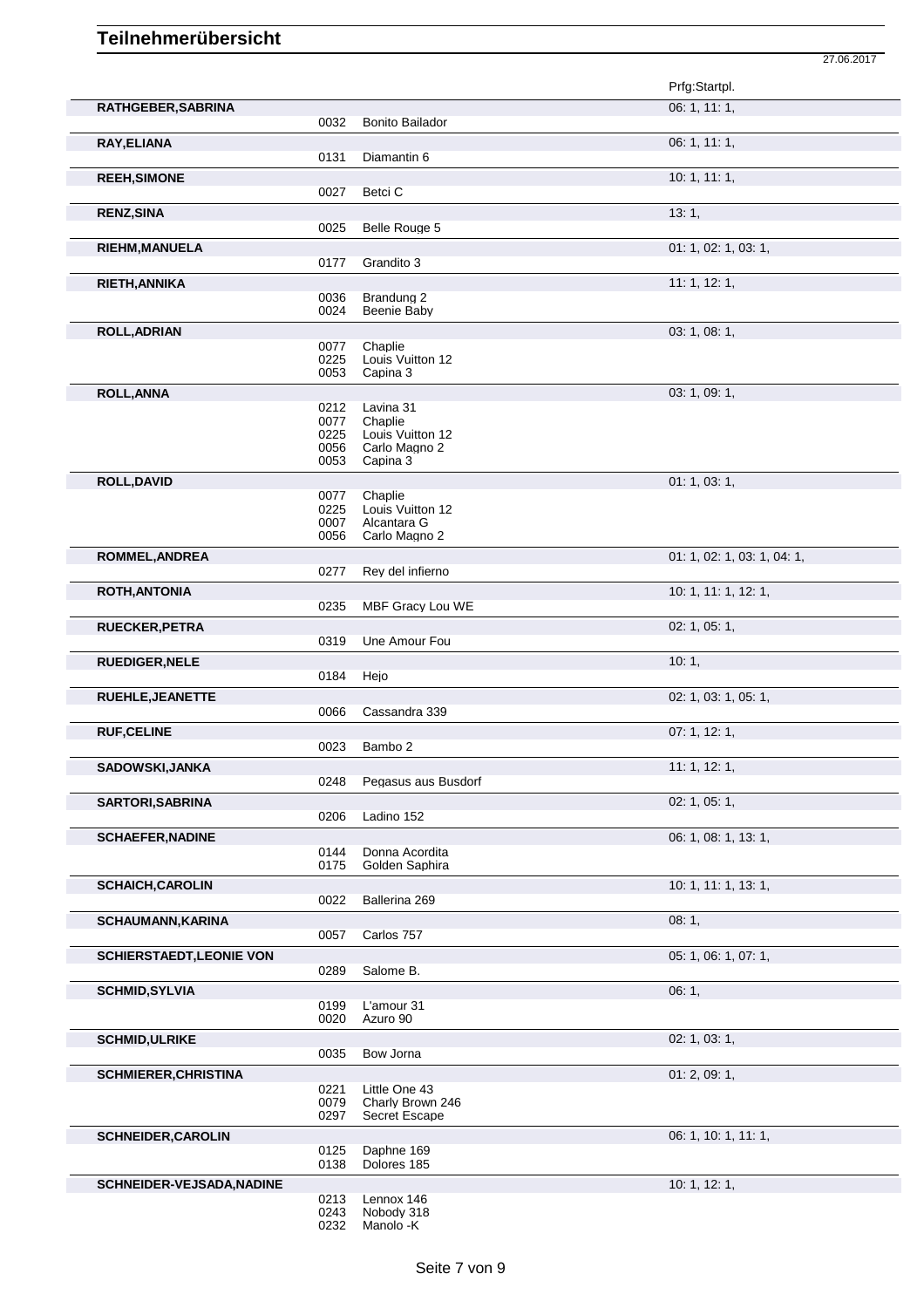|                           |                                                                                                                                          |                         | Prfg:Startpl.               |
|---------------------------|------------------------------------------------------------------------------------------------------------------------------------------|-------------------------|-----------------------------|
|                           | 0189                                                                                                                                     | Hofstee's Fresco        |                             |
| <b>SCHOLL, DAGMAR</b>     |                                                                                                                                          |                         | 10: 1, 13: 1,               |
|                           | 0286<br>Rubinella 5                                                                                                                      |                         |                             |
| <b>SCHUELE, ALEXANDER</b> |                                                                                                                                          |                         | 02: 2, 03: 1,               |
|                           | Classic Axel<br>0101<br>0233<br>Maxim 87                                                                                                 |                         |                             |
| <b>SCHWARZ, LEONIE</b>    |                                                                                                                                          |                         | 13:1,                       |
|                           | Dr.Schwibs<br>0147                                                                                                                       |                         |                             |
| <b>SEEGER, GUNDI</b>      |                                                                                                                                          |                         | 13:1,                       |
|                           | Cadina K<br>0040                                                                                                                         |                         |                             |
| SEIFERT, MARVIN           |                                                                                                                                          |                         | 04: 1, 05: 1,               |
|                           | Lacock P<br>0205                                                                                                                         |                         |                             |
|                           | 0311<br>Sunshine Z<br>0324<br>0034<br>Bounty 213                                                                                         | Victoria Secret 3       |                             |
| SEIFRIED, MAGDALENA       |                                                                                                                                          |                         | 11: 1, 13: 1,               |
|                           | Day-Li<br>0127                                                                                                                           |                         |                             |
|                           |                                                                                                                                          |                         |                             |
| <b>SELENT, ANNA</b>       | 0063<br>Casandra 62                                                                                                                      |                         | 01: 1, 02: 2, 04: 1,        |
|                           | 0096<br>Cindy 991                                                                                                                        |                         |                             |
| <b>SIEGLE, SINA</b>       |                                                                                                                                          |                         | 08: 1, 12: 1,               |
|                           | Ratzeputz C<br>0275<br>0033                                                                                                              | Borky du Ruisseau       |                             |
| SIERING, JANA             |                                                                                                                                          |                         | 10:1, 13:1,                 |
|                           | Fortunata 13<br>0168                                                                                                                     |                         |                             |
| <b>SKLARSKI, JULE</b>     |                                                                                                                                          |                         | 10:1,                       |
|                           | Nessaya S<br>0241                                                                                                                        |                         |                             |
| <b>SKLARSKI,LUISA</b>     |                                                                                                                                          |                         | 11: 1, 12: 1, 13: 1,        |
|                           | Frodo T<br>0169                                                                                                                          |                         |                             |
|                           | 0241<br>Nessaya S                                                                                                                        |                         |                             |
| <b>STAACK, KERSTIN</b>    |                                                                                                                                          |                         | 10:1,                       |
|                           | 0209<br>Lasse 103                                                                                                                        |                         |                             |
| <b>STAHL, JULIAN</b>      |                                                                                                                                          |                         | 08: 2, 09: 3,               |
|                           | 0148<br>Dunja W<br>0104<br>Cleopatra 269<br>0250<br>Pepper Girl 2<br>0136<br>Dinah W<br>0219<br>Lionell 24<br>0114<br>Corvinus W<br>0295 | <b>SCS Little Mouse</b> |                             |
| <b>STAIGER, OLIVER</b>    |                                                                                                                                          |                         | 01:1,                       |
|                           | 0217<br>Limbizkit<br>0158<br>Findus 126<br>0065<br>Cash Cat H.F.                                                                         |                         |                             |
| <b>STARKE, ANNIKA</b>     |                                                                                                                                          |                         | 10: 1, 11: 1,               |
|                           | 0123                                                                                                                                     | Dance Nonstop           |                             |
| <b>STAUDACHER, BIANCA</b> |                                                                                                                                          |                         | 06:1,                       |
|                           | 0302<br><b>Sina 399</b>                                                                                                                  |                         |                             |
| <b>STEIN, VANESSA</b>     |                                                                                                                                          |                         | 11:1,                       |
|                           | 0026<br>Benetton 41                                                                                                                      |                         |                             |
| <b>STEINER, CORINNA</b>   |                                                                                                                                          |                         | 06:1,                       |
|                           | 0334<br>Yuri 2                                                                                                                           |                         |                             |
| <b>STOCKER, KATHRIN</b>   |                                                                                                                                          |                         | 10: 1, 11: 1,               |
|                           | 0328<br>Wiebke 168                                                                                                                       |                         |                             |
| <b>STRASSER, JULIAN</b>   |                                                                                                                                          |                         | 06:2,                       |
|                           | Quality 3<br>0260                                                                                                                        |                         |                             |
|                           | 0278<br>Ria Royal                                                                                                                        |                         |                             |
| THIEL, CLAUDIO            |                                                                                                                                          |                         | 02: 1, 05: 2, 06: 1, 07: 1, |
|                           | 0317                                                                                                                                     | <b>Trebox Quincy</b>    |                             |
|                           | 0246<br>Pamiro 4                                                                                                                         |                         |                             |
| <b>TROESTER, JESSICA</b>  |                                                                                                                                          |                         | 01: 1, 05: 1, 08: 1,        |
|                           | 0073                                                                                                                                     | Championesse 16         |                             |
|                           | 0154<br>Felsina<br>0216<br>Liberty H                                                                                                     |                         |                             |
|                           |                                                                                                                                          |                         |                             |
| TROLL, JULIKA             | <b>Classic Axel</b><br>0101                                                                                                              |                         | 07:1,                       |
|                           | 0005<br>Addi G                                                                                                                           |                         |                             |
| <b>TROLL, SELINA</b>      |                                                                                                                                          |                         | 02: 1, 03: 1, 04: 2, 08: 1, |
|                           |                                                                                                                                          |                         |                             |

27.06.2017

 A Dream comes true Classic Axel